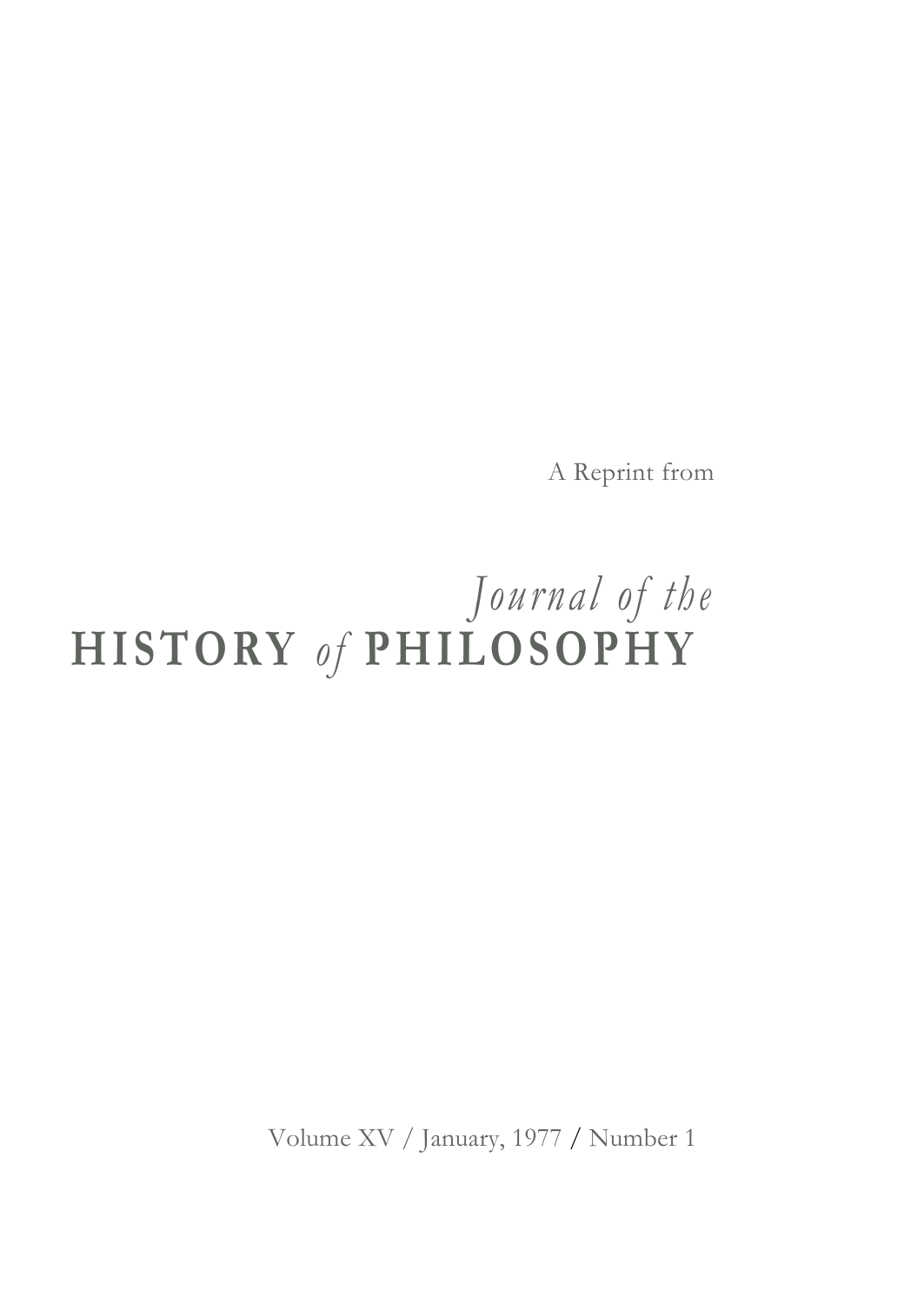## Clarke, Collins and Compounds

### ROBIN ATTFIELD

CAN ROOM BE FOUND in between the matter and void of a Newtonian universe for an immaterial and immortal soul? Can followers of Locke with his agnosticism about the nature of substances claim to know that some of them are immaterial? Samuel Clarke, well versed in Locke's thought and a defender both of Newtonian science and Christian orthodoxy, believed he could do both and attempted to prove his case by means of some hard-boiled reductionism. Anthony Collins, a deist whose only lapse from materialism concerned God himself, rejected Clarke's argument. In this paper I discuss their controversy' in order to bring out the state of debate about material systems and consciousness among men influenced by Locke and Newton in the early eighteenth century, and I also assess Clarke's reductionist premise, as he himself frequently invites the "impartial reader" to do.

I. The controversialists must first be introduced. Samuel Clarke (1675-1729) was one of the foremost defenders of Newtonian physics in his day. In 1695 he produced a Latin translation of Rohault, the Cartesian textbook, with annotations which brought out the superiority of Newton's system; and in 1706 he translated Newton's *Optics.<sup>2</sup>* Later he was to be Newton's spokesman in an extended controversy with Leibniz.<sup>3</sup> By the time of his controversy with Collins (1706-1708) he was also well known for his Boyle Lectures of 1704 and 1705, in which he defended natural theology and an intuitionist theory of ethics; and his ecclesiastical appointments by then included the honor of being chaplain in ordinary to Queen Anne.' Clarke, who was himself later to be arraigned before Convocation for alleged Arianism, at one point implied that Collins the deist "believed too little." Collins's final words in the controversy comprise the following judicious reply: "I shall not make that Return which such an Insinuation does suggest and would justify, but instead thereof will give him on this occasion a Testimony in his favour, before I finally take my leave of him; That I verily think he neither *believes too little* nor *too much;* but that he is perfectly and exactly Orthodox and in all likelihood will continue so."<sup>5</sup> Some have taken Clarke as the model for Demea, the unbending a priorist of Hume's *Dialogues Concerning Natural Religion.*

Anthony Collins, the other disputant, was a year Clarke's junior, and was to die the same year as Clarke. His reputation as a deist is based largely on writings later than

<sup>&#</sup>x27; To be found in Samuel Clarke, *A Letter to Dodwell; Wherein all the Arguments in his Epistolary Discourse against the Immortality of the Soul are particularly answered. . . . Together with a Defence of an Argument made use of in the above-mentioned Letter to Mr. Dodwell, to prove the Immateriality and Natural Immortality of the Soul. In Four Letters to the Author of "Some Remarks, Etc. . . ." 6th ed. (London, 1731).*

*Dictionary of National Biography,* s.v. "Clarke, Samuel."

See *The Leibniz-Clarke Correspondence,* ed. H. G. Alexander (Manchester University Press, 1956); on Clarke's relation to Newton, see p. xii.

DNB, s.v. "Samuel Clarke.

*Letter to Dodwell,* p. 390.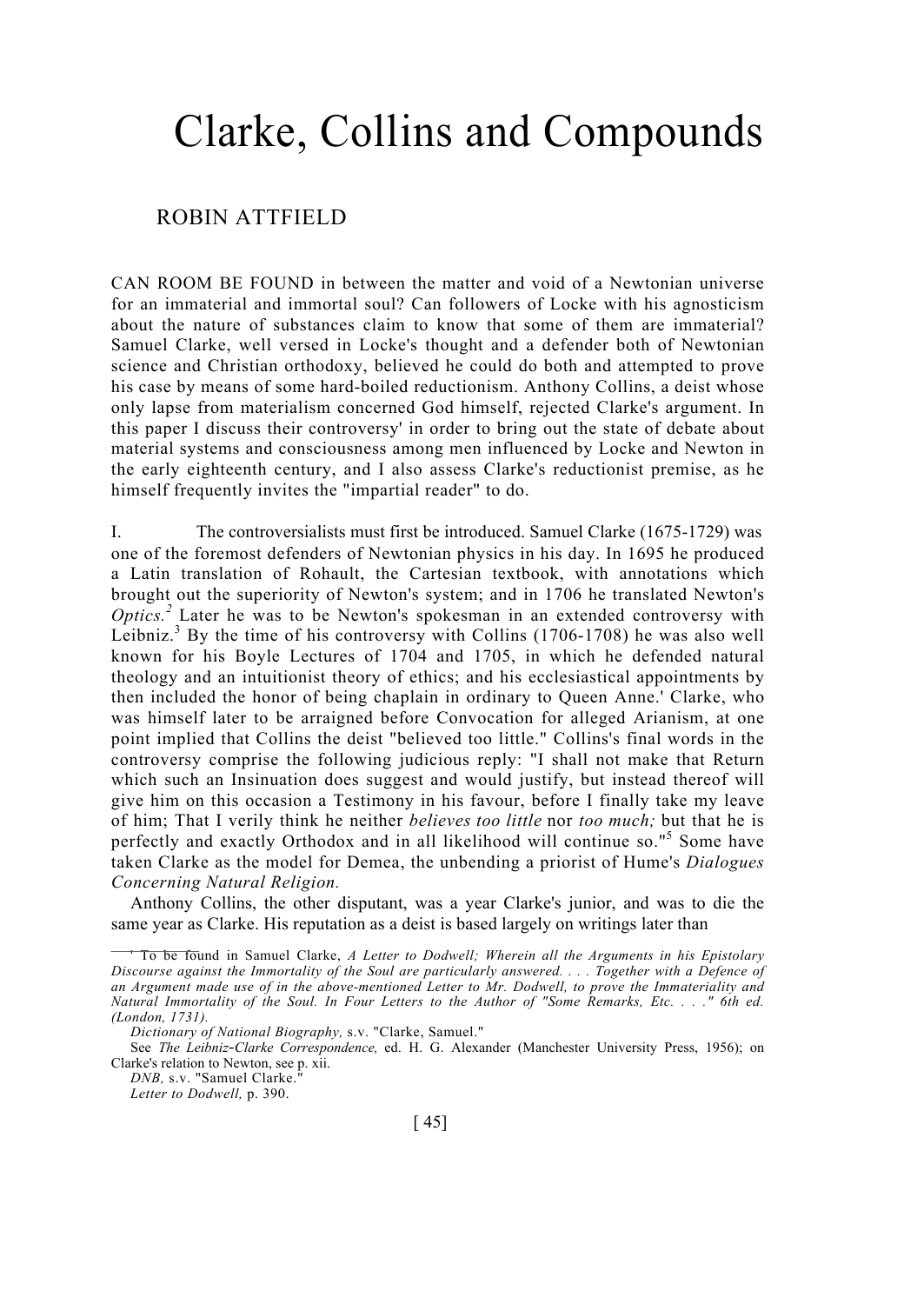their controversy: his only published work up to that time was his *An Essay Concerning the Use of Reason in Propositions, the Evidence whereof depends upon Human Testimony* (1707), and this was anonymous (yet not enough to prevent Clarke twitting him on apparent disagreements with its author, whom Collins was likely to hold in respect9. It involved an attack on the Lockeian view that there are truths above reason which we should accept on authority. Nevertheless Collins had established close personal ties with Locke in the last two years of his life, and he may be seen in the correspondence with Clarke as developing Locke's own suggestion that possibly thinking is a power of systems of matter, and that the soul is material.'

In the passage concerned, Locke alludes to the difficulties both for and against the soul's "materiality." It is hard, he says, to reconcile sensation and extended matter (maybe because matter was assumed to be inert); yet it is hard to ascribe existence to anything lacking extension. Locke and Clarke alike seem to have endorsed Hobbes's view that what is nowhere is nothing: hence Clarke's belief in God's spatial omnipresence' and his reluctance to conceive the soul as unextended. $9$  Clarke's tacit acceptance of the extendedness of souls exposed him to Collins's most effective criticism, as we shall see.

Locke's influence on Clarke was perhaps greatest in the matter of his distinction among primary qualities, secondary qualities and powers.° Collins also accepts this threefold division of qualities, though his interpretation is not wholly at one with Clarke's. They nevertheless agreed that the real qualities of material objects are qualities such as their shape, solidity, extension and motion, and that other qualities are really effects of primary qualities either upon the beholder (as in the cases of "Heat, Colour, Smell, Taste, Sound and the like"") or upon some other substance again. Indeed Clarke held that the so-called powers of things (such as magnetism) are mere names for the motion either of the substances concerned or some other.<sup>12</sup> Collins in fact resisted the exhaustiveness of Clarke's "disjunction" of qualities (as either primary qualities, secondary qualities or mere nominal powers), holding that a power like that of the eye to see is a counterexample; but he was prepared to accept that this power was a mode of the motion of the parts of the eye."

Among the powers treated by Clarke as "merely abstract Names" was *Gravitation.'5* This power "is not a *Quality inhering in* Matter, or that can possibly result from any Texture or Composition of it; but only an *Effect* of the continual and regular Operation of some other Being upon it; by which the Parts are all made to tend one towards another." The Being intended by Clarke is no second material object to

*<sup>6</sup> Letter to Dodwell,* pp. 402-404.

*<sup>&#</sup>x27; An Essay Concerning Human Understanding,* 4.3.6. On Collins see *The Encyclopaedia of Philosophy,* s.v. "Collins, Anthony."

*Letter to Dodwell,* p. 437.

<sup>9</sup> Ibid., pp. 174-176.

*Essay,* 2.8.9f.

*<sup>&</sup>quot; Letter to Dodwell,* p. 180; the words are Clarke's but are endorsed by Collins at pp. 231f. Locke's central position was in fact that secondary qualities are powers and thus exist unperceived (see E. M. Curley, "Locke, Boyle and the Distinction Between Primary and Secondary Qualities," *Philosophical* 

<sup>&</sup>lt;sup>12</sup> Letter to Dodwell, pp. 94f., and passim.

<sup>&</sup>lt;sup>13</sup> Ibid., pp. 198-202.

 $14$  Ibid, pp. 202f. 15

Ibid., p. 94.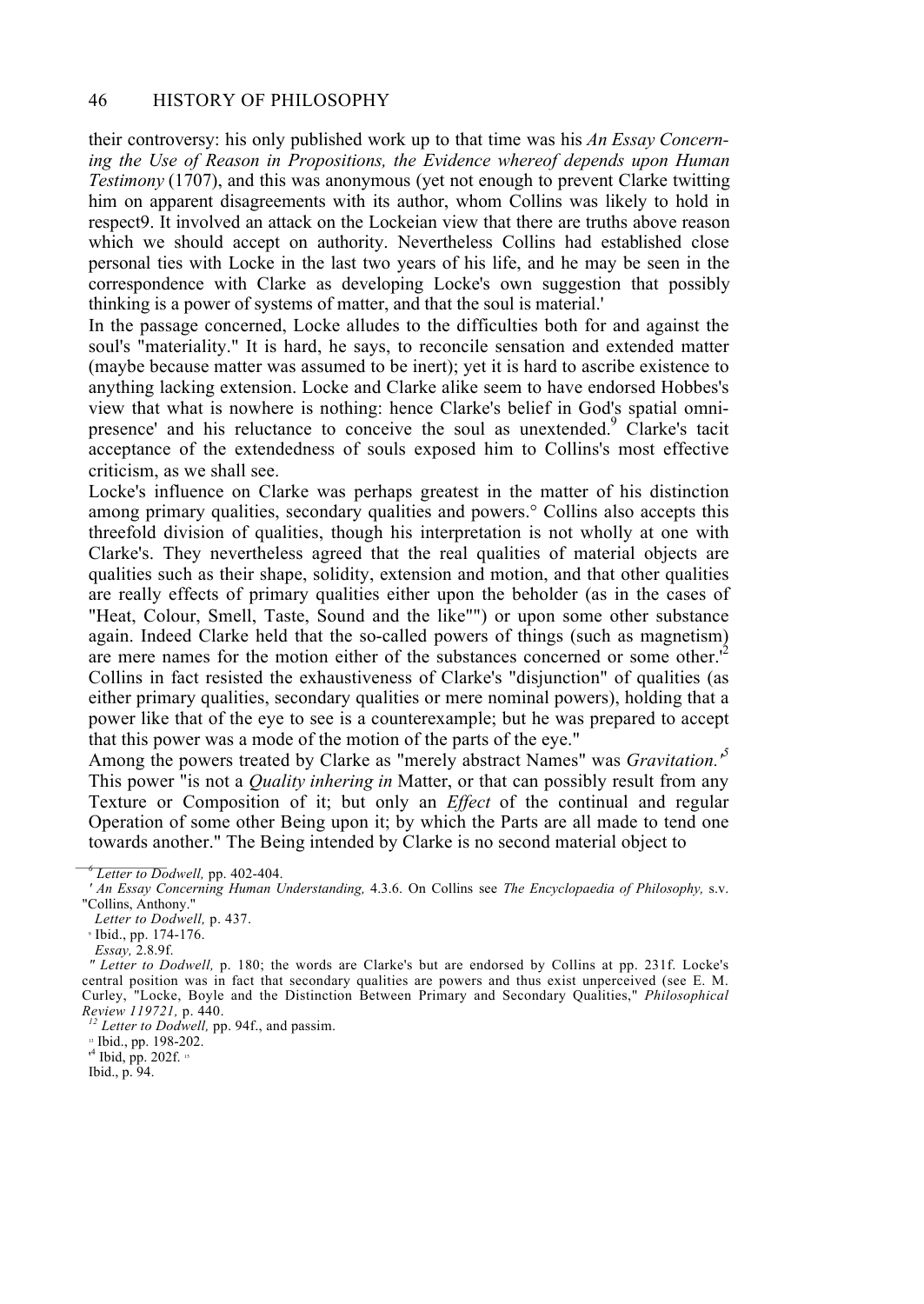which the first is attracted, for *all* material objects are inert. Besides, no material object can be responsible for the internal cohesion of the parts of any other material object. Given his commitment to the inertness of matter, Clarke in fact explains the phenomenon of gravity by continual divine activity. This view was almost certainly shared for periods of his life by Newton," despite Newton's official view that the cause of gravity is unknown. Collins was inclined to the opposed view that gravity is a natural power of matter, originally placed in it by  $God<sub>i</sub><sup>7</sup>$  only to be chastised by Clarke for holding that gravity, which was merely an abstraction, could impel a body such as a stone to fall." But as Koyre relates, Newton's close collaborator, Roger Cotes, was later to surmise, cogently but falsely, that the view that gravity is a property of matter was Newton's own.<sup>19</sup> So Collins's view was not mere opportunism. Collins in fact took a more inclusive view of primary qualities and a more realistic view of powers than Clarke, and he was willing to ascribe active capacities to matter.

The controversy between Clarke and Collins was sparked off when Clarke wrote to Henry Dodwell the elder in 1706 criticizing as false and inimical to religion his view that the soul is not naturally immortal. Clarke produced an intended demonstration of the soul's immateriality and natural immortality, but at this point Collins began confronting him with a barrage of replies. The controversy continued into 1708, and the correspondence concerned ran to over 400 pages and six editions; it was still being reprinted after both authors were dead. It was discussed in numerous pamphlets<sup>2</sup><sup>o</sup> not only in Britain but also in Amsterdam,<sup>2</sup> and Clarke's replies were still being commended by Richard Price in the  $1770s<sup>22</sup>$  The tone of these letters is cool, but there are frequent professions of deference to the rules of debate, and the correspondence is unusually free of rancor for its day.

The strictures of Hume on both sides in the dispute between materialists and immaterialists have persuaded many of its futility. Fundamentally the issue between Collins and Clarke was the nature of the substance to which consciousness belongs, and Hume may have had them in mind when he contended that as there may be no substance which underlies consciousness, disputes about whether it is material or not are idle  $2<sup>3</sup>$  Hume, however, was able to maintain this view only as a result of holding that each perception and thought may be a distinct existence, only contingently related to the perceiver or thinker to whom it occurs, and presumably able to exist independently of any subject whatever. If this is true, then there need be no substance to which thought belongs. But it cannot be true, for perceivings and thinkings cannot be identified or individuated unless something whose thinkings they are can be picked out. Necessarily thoughts are somebody's thoughts; they cannot exist unattached. Hume must be wrong. As we have seen, interest in Clarke's debate with

<sup>&</sup>quot; See Alexandre Koyre, *Newtonian Studies* (London, 1965), pp. 108f.

*Letter to Dodwell,* p. 123.

<sup>&</sup>quot; Ibid., p. 169.

<sup>19</sup> In "Attraction, Newton and Cotes," *Newtonian Studies,* pp. 273-282.

See British Museum Catalogue, s.v. "Collins, Anthony.

<sup>&</sup>lt;sup>21</sup> Cf. Jean Le Clerc, An *Abstract and Judgment of Dr. Clarke's Polemical or Controversial Writings against I The Atheists, II The Deist, III His Controversy with Mr. Dodwell and Mr. Collins, etc.* (Amster-

dam, 1713).

n In *A Free Discussion of the Doctrines of Materialism and Philosophical Necessity, in a correspondence between Dr. Price and Dr. Priestley, Etc.* (London, 1778).

*<sup>23</sup> Treatise of Human Nature,* bk. 1, pt. 4, secs. 5, 6.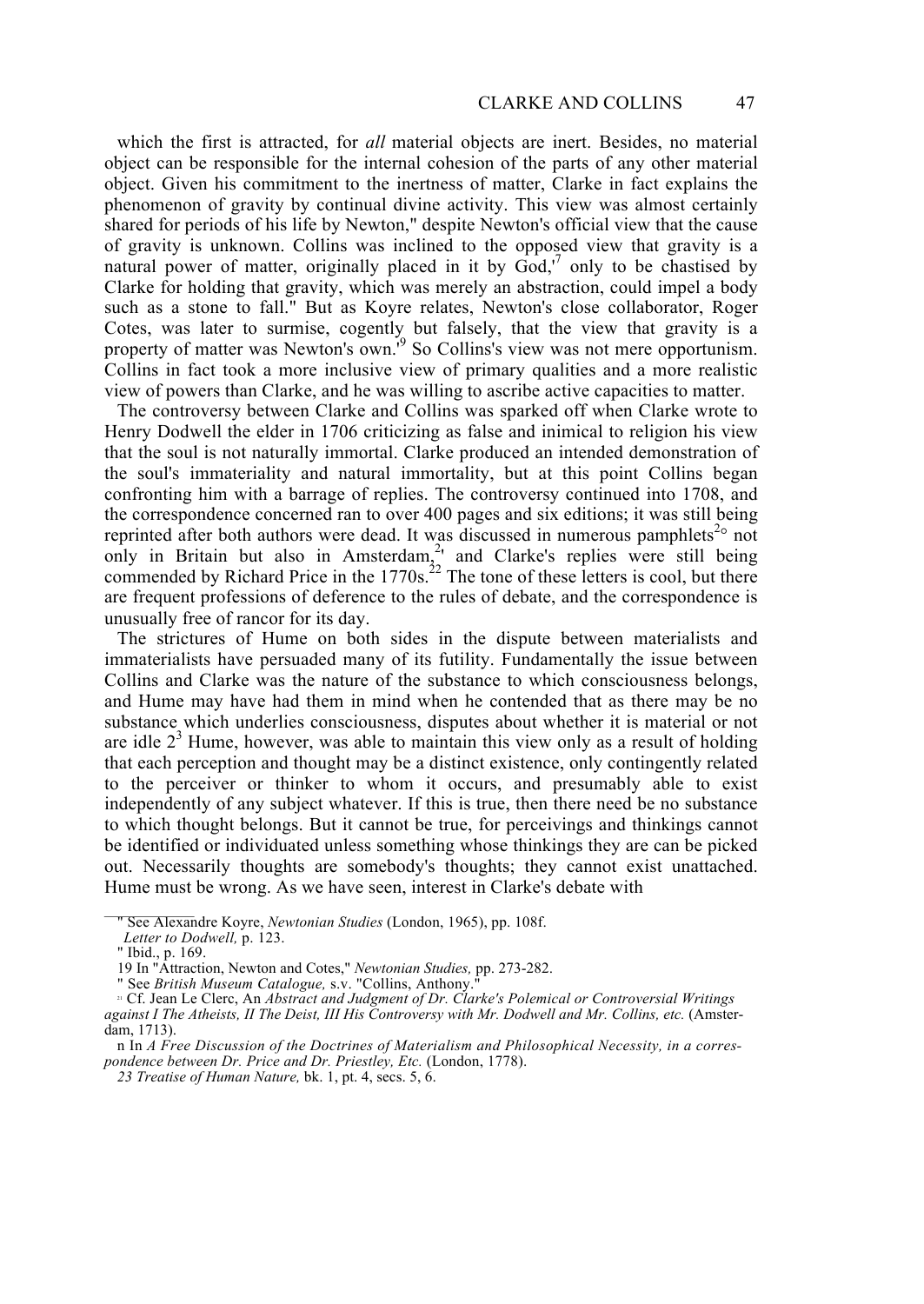Collins survived Hume's strictures; and in any case those strictures failed to show it to lack philosophical importance.

The philosophical importance of the debate emerges more clearly when Clarke's argument against the materiality of the subject of thought is considered. Clarke's crucial premise is his reductionist thesis (to be considered in Section II), namely, that the qualities of a system or compound substance are the sum or resultant of qualities of the same sort in the components.<sup>24</sup> Suitably interpreted, this thesis implies the reducibility of language about societies to talk of individuals, and of biology to physics: indeed it might also seem to imply the reducibility of psychological language to neurology. But this latter is the exact contradictory of Clarke's conclusion. We should therefore attend to its-place in his argument.

Clarke's argument involves setting his reductionist thesis alongside the generally accepted proposition that whatever is material is divisible either by ordinary physical means or at least (as no doubt Clarke held about atoms) by the power of God. Thus all material objects are composite. If, then, it is granted that the qualities of compounds are the sum or resultant of similar qualities in the compounds, then were the soul material, consciousness would be the sum or resultant of qualities closely resembling consciousness in its material components. But this is false: for neither does each thinker consist of a colony of little thinkers, nor is there any quality at all like consciousness which might characterize the parts of the brain and of which consciousness could at all plausibly be the resultant. Indeed, the unity of consciousness and the facts of memory and self-awareness make it highly implausible that it is the tying together of any bundle or in any way a *resultant* quality at all. But if it is not, then the substance which thinks cannot be a material one. Being irreducible into qualities of the parts of what it belongs to, consciousness cannot reside in anything composite or divisible. Hence the soul must be immaterial.

Clarke acknowledges the Platonic origins of arguments for the immateriality of the soul when he first presents this reasoning to Dodwell." (Theologians nowadays agree that its conclusion is no part of New Testament thought.) The view that the soul is noncomposite and naturally indestructible is expressed by Socrates in the *Phaedo* ; 26 while a premise similar to Clarke's is implicit in Socrates' reply to Simmias's view there that the soul is "a harmony or a composite thing of some sort.<sup>27</sup> Socrates in fact persuades Simmias that a composite thing cannot be "in any other state than that in which the elements are of which it is composed." Whether or not Clarke recalled this passage as the source of his reductionist premise, Plato's use of it shows it to have been employed by immaterialists long before it fell into the hands of methodological individualists or other modern reductionists. Similarly Collins, in accepting it in a weak form only, was treading the path of many a wary materialist before him from Epicurus onwards: holding as he did that consciousness is a mode of the motion of material particles," he found it an embarrassment to have quoted to him the words of an uncompromising materialist, Hobbes, to the effect that "no *Result* of Motion can ever be any thing else but mere *Motion still.""*

<sup>&</sup>lt;sup>25</sup> Cf. *Letter to Dodwell*, p. 183.<br><sup>25</sup> Ibid., p. 22.

<sup>&</sup>quot; 78c-80b.

<sup>&</sup>lt;sup>27</sup> 92e-93a, Loeb trans.

<sup>28</sup> *Letter to Dodwell,* p. 203.

<sup>2 9</sup> *Leviathan,* chap. 1, quoted by Clarke, *Letter to Dodwell,* p. 279.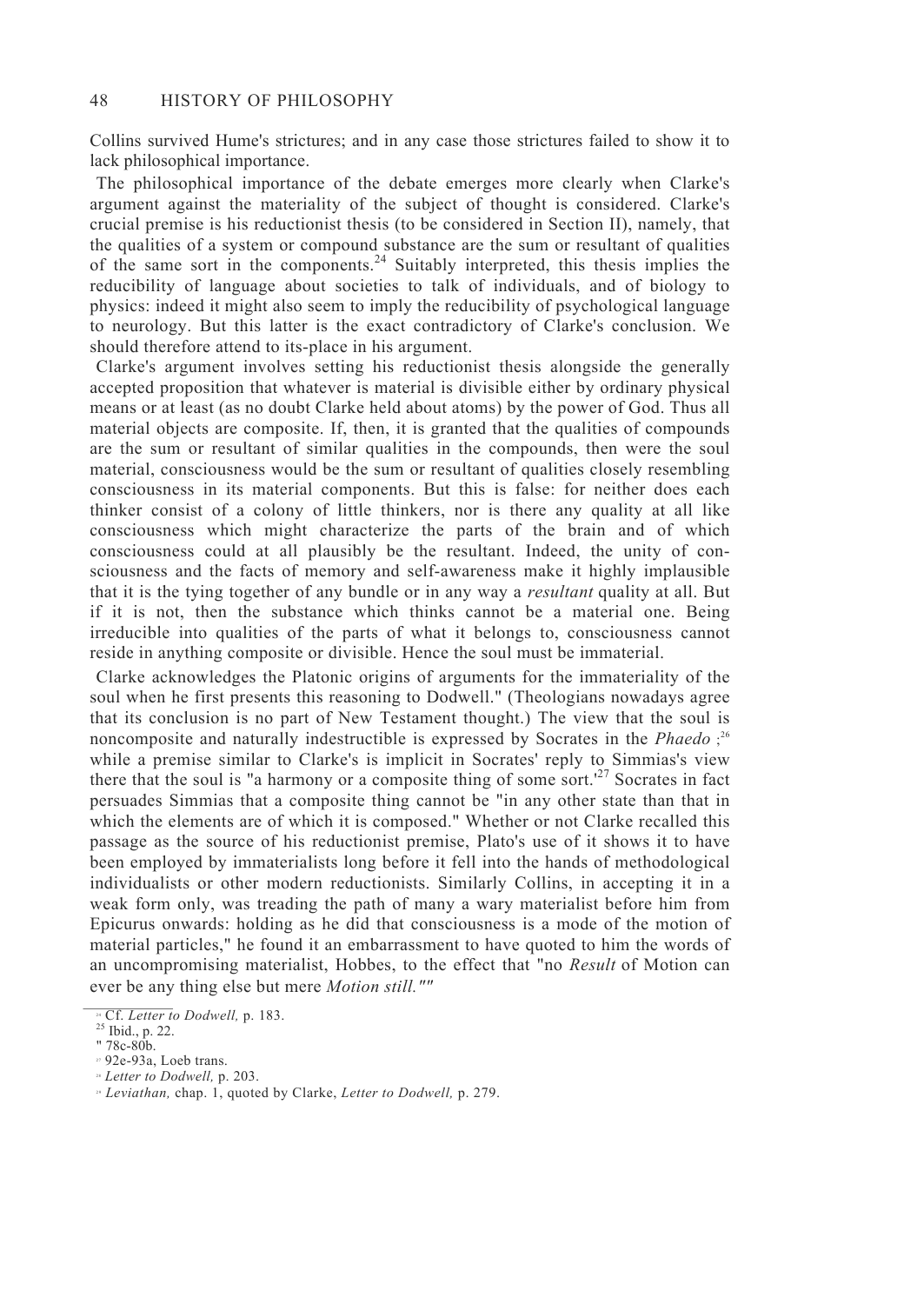How then was Collins to reply? For if primary qualities alone are considered, the reductionist thesis appears hard to flaw. Thus the weight of a horse and cart is precisely the sum of the weights of the horse, the wheels, the bodywork, etc., and the height of a wall above the ground is indeed the sum of the sizes of those of its component bricks and layers of cement which are themselves above ground. On the other hand, the term "sum" is not always appropriate, for the parts may overlap, like the parts of a pneumatic drill with its drilling limb retracted. Indeed, in order to deduce the qualities of a composite object from those of its parts we must be told how the components are mutually related. Such an account will henceforth be termed a "proposition of composition." (Such a proposition, it should be noted, need not include either the name of the whole, or the terms "parts" or "components," for the parts of a genuinely composite object can be identified otherwise than as parts of that object.) Collins could then have protested over Clarke's talk of the *sum* of the qualities of the components, but he would still have needed a reply to the view that qualities of compounds are the *resultant* of components' qualities.

Collins's actual line of attack, however, concerned the phrase "of the same sort," and he attempted to distinguish two senses of this phrase, on the first of which Clarke's premise was false and on the second of which it was true but harmless to his materialism.

I distinguish between *Numerical Powers* and *Generical Powers.* By *Numerical Powers I* understand such Powers as Motions and figures of the same Species. The Power of the Eye to contribute towards seeing is a Species of Motion, and the Roundness of a Body is a Species of Figure. By *Generical Powers* I understand all the several Species of *Numerical Powers;* as Motion signifies all the various Species of Motion and Figure all the various Species of Figure.

Now if the Reader will be pleased to apply the foregoing Distinction, he may see that the whole of the Objection is founded on an *Equivoque* of the Terms, *Powers of the same kind:* for if *Powers of the same kind* be understood generically, then I do agree that the known Powers of Matter are nothing else but the Sums or *[sic]* Powers of the same kind; that is, the Figure and Motion of a Body consist of the figures and Motions of the Parts. But if the Terms *Powers of the same kind* be taken *numerically,* (that is, as Powers really exist) then there are Powers inhering in Systems of Matter that are not the Sums of Powers of the same kind: As the Roundness of a Body is not the Sum of the Roundness of the Parts: nor the Power of a musical Instrument to cause an harmonious Sound, the Sum of Powers of the same kind in the Parts singly considered.<sup>80</sup>

Collins proceeds to maintain that consciousness is a numerical power, while motion is a generical one. Thus if consciousness is a mode of motion, the consciousness of a material system need not be the resultant of the consciousness of its parts but only of different sorts of motion in its parts. Collins thus disputes both the reducibility of consciousness and the relevance of the reductionist thesis. He is unwilling to treat consciousness as either a secondary quality or an abstraction but wants to include it among the primary qualities of some material systems.

But, as Clarke replies, Collins's distinction will hardly do." Whether two objects are said to be "numerically" or "generically" of the same sort will depend on how determinate the quality is which one looks for before granting numerical sameness. Thus if circularity is looked for, a circle and its segments are not of the same

*<sup>&</sup>quot; Letter to Dodwell,* pp. 202ff.

<sup>&</sup>quot; Ibid., p. 249.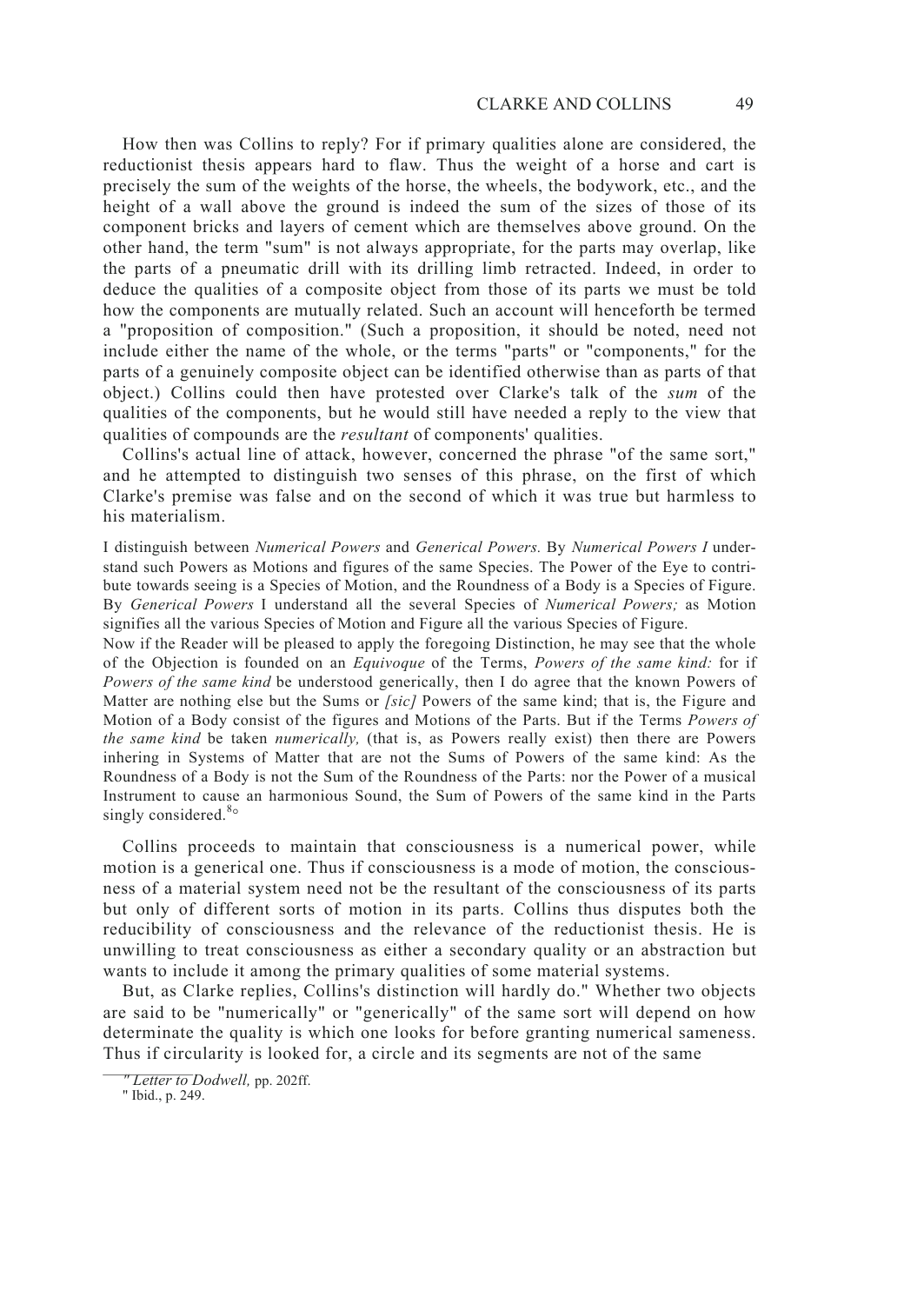numerical sort; but Clarke's own argument does not require that in this construction of "same sort" they should be. It is enough for him that both a circle and its parts

conform to the same formula relative to the same co-ordinates; and granted this, the parts are relevantly of the same sort as the circle, whether deemed numerically of the same sort or not.

The harmony of a musical instrument is "it self, in the Mind that perceives it, nothing but *Sound;* and, in the Organs of Sensation, nothing but a Motion of Parts,"

so it "cannot be the Result or Composition of any other Powers, but what are themselves singly *of the same Kind* in the several subjects respectively; namely, in the Mind that perceives them, Sounds likewise; and, in the Instrument it self, and in the

Air, and in the Organs of Sensation, Motion of the Parts."<sup>32</sup> The source of this reply may in part be Plato (see above); granted widespread acceptance of the Lockeian distinction between primary and secondary qualities, it would have been taken as peculiarly convincing.

While upholding his reductionist thesis without qualifying it, Clarke also insisted on its relevance to the argument about consciousness. For with what plausibility

could it be alleged that consciousness was of the same sort as motion? If it is the resultant of qualities "void of thought"<sup>33</sup> it must consist of qualities not only numerically but also generically different from itself. If consciousness were a resultant quality, what it resulted from must surely at least be in the same category as itself.

Thus Collins's admission that qualities of compounds must be of the same generical sort as the qualities of components was made to appear to the readers like an

admission of defeat. For while not disputing the divisibility of matter and not succeeding in making plausible the case for the reducibility of consciousness to agreed primary qualities, he granted that *if* consciousness is a quality of something

composite (which he admitted matter to be), it is the resultant of qualities of the same generical sort in the components. However, since he had failed to make the consequent of this conditional appear other than implausible, the same judgment appeared called for of its antecedent, i.e., that consciousness is a quality of anything composite.

Collins did not, of course, grant this; but his case looks thin indeed, granted his and Clarke's agreements and shared assumptions. His consolation, however, consisted in

a *to quoque.* For if (as Clarke evidently believed) the soul is extended, it too must be

divisible, at least by the power of God, and thus it too must be composite. And if, as Clarke held, compositeness excludes consciousness, the soul cannot be conscious.

On the other hand, if it is conscious because *naturally* indivisible, the same could apply to matter: God could have so made matter that it was naturally indivisible and thus able to bear consciousness.<sup>34</sup> Clarke's reply, that what is extended may, like the parts of space, be indiscerptible (unable to be torn apart) is little help to him.

Collins may here have lighted upon an important point which could be brought out in other ways. For while Clarke appears to grant that composite objects are real and the proper subjects of genuine qualities, his belief that these qualities are really the qualities of components related in a certain way commits him to the view that only

<sup>3</sup> <sup>2</sup> I b i d ., p . 2 6 8 . <sup>3</sup>  $I$  b i d . , p . 2 6 1 . I b i d . , p . 134.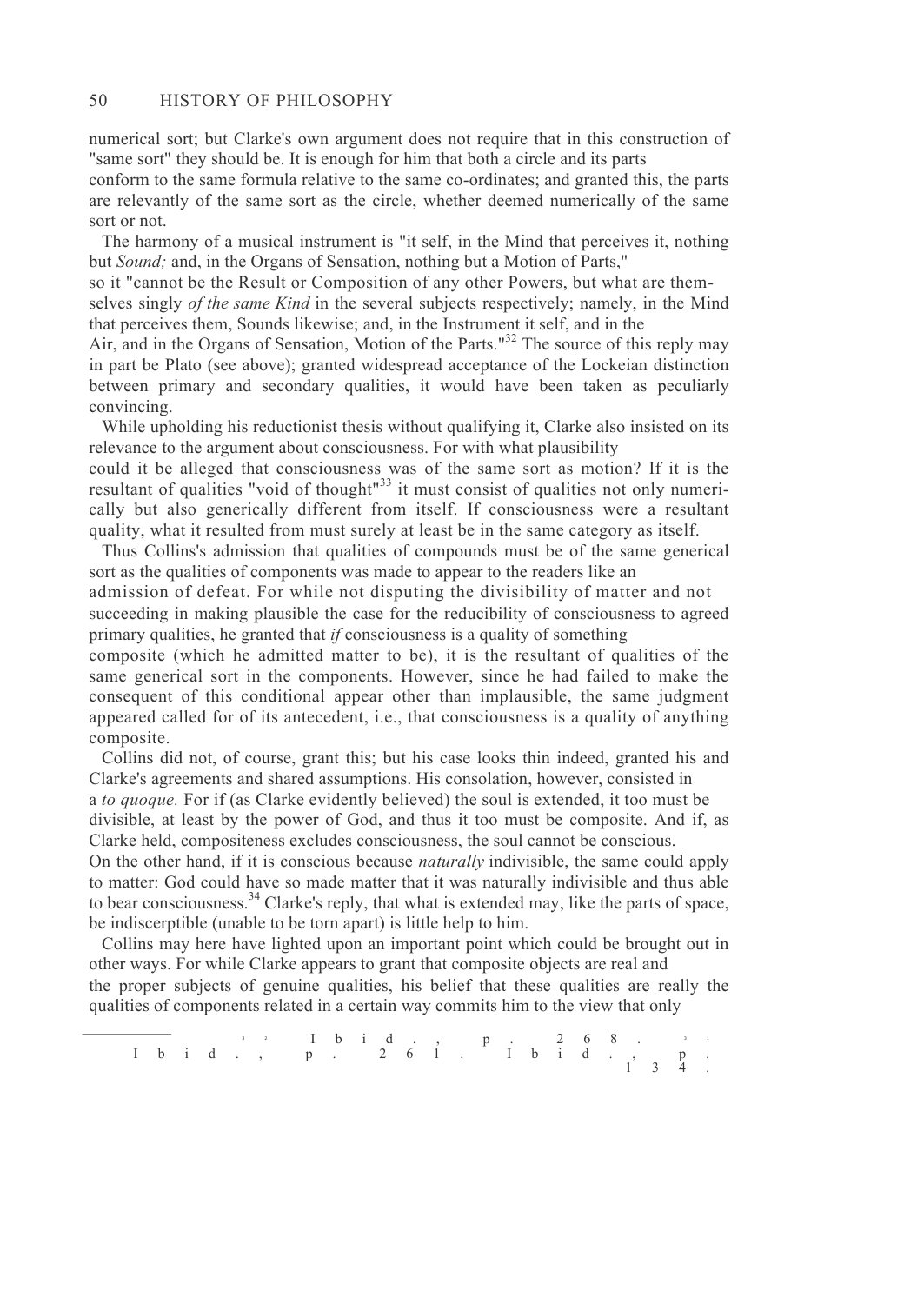noncomposite things are ultimately real and that compounds are merely aggregates. Thus at page 96 Clarke shows that he regards only indivisibles as individuals: "Supposing any Particle of Matter could be truly an Individual that is, an Indivisible or Indiscerptible Being. . . ." But granted further the infinite divisibility of matter under God" the implication is that no physical object of any finite size is properly speaking an individual, a view of his later adversary Leibniz which he himself would have been reluctant to endorse.

If this conclusion is to be resisted, and macroscopic objects are to be allowed to exist in their own right with genuine qualities of their own, then Clarke's reductionist thesis needs looking at again, as in the section following. Perhaps Collins was correct in surmising that, after all, some material objects may constitute "wholes" with irreducible qualities of their own.

It might appear that at least some of Clarke's difficulties could be avoided by denying extension to the soul. Probably Clarke would have replied that what exists must be somewhere, and also that what is unextended can scarcely cause movement in what is extended, but that the soul, in setting the body in motion, does just this. He would have required the soul to be extended so as to explain the interaction of soul and body. This seems to leave his argument for its immateriality in a sorry plight: but he would insist that it is enough to maintain that the soul despite its extension is indivisible and that hence it is quite unlike matter.

Nor was Collins in a good position to object, given his qualified acceptance of Clarke's reductionist thesis. But short of a revision of the view that all primary qualities are measurable ones, that thesis is at least hard (though perhaps not impossible) to resist. For the measurable qualities of compounds are all too likely to be deducible from the measurable qualities of components.<sup>36</sup> Thus, among those who accepted Locke's theory of primary qualities, Clarke's argument was likely to command assent. Corpuscularianism thus seemed directly to support the view that the subject of thought is immaterial. Even people like Collins who rejected the orthodox Newtonian view that matter is inert could resist immaterialism about the soul only by contending that it is made up of quasi-conscious particles; and this theory, as we have seen, had troubles of its own.

II. Must we really accept Clarke's reductionist thesis? To consider it more closely, a way must be found of spelling out his term "result." For Clarke clearly does not have in mind causal resultancy, as when a broken nose results from a rugby scrum. His discussion of circles and their segments suggests that his thesis is a logical one, for when in geometry one quality results from another, it is meant that, given certain definitions and axioms, the correct predicability of the one quality *follows* from that of the other.

By "resultancy" then, I suggest that Clarke has in mind a thesis about what brings about *in logic* the qualities of compounds. In more modern terms his thesis may be construed as follows: "propositions in which qualities are predicated of compound

<sup>&</sup>quot; Ibid., pp. 97f.

<sup>&</sup>quot; As argued by Peter Alexander, in•"Curley on Locke and Boyle" *(Philosophical Review [1974j,* pp. 229237), the underlying belief of both Boyle and Locke about macroscopic objects was that their powers are deducible solely from the qualities of their corpuscles and their corpuscles' organization.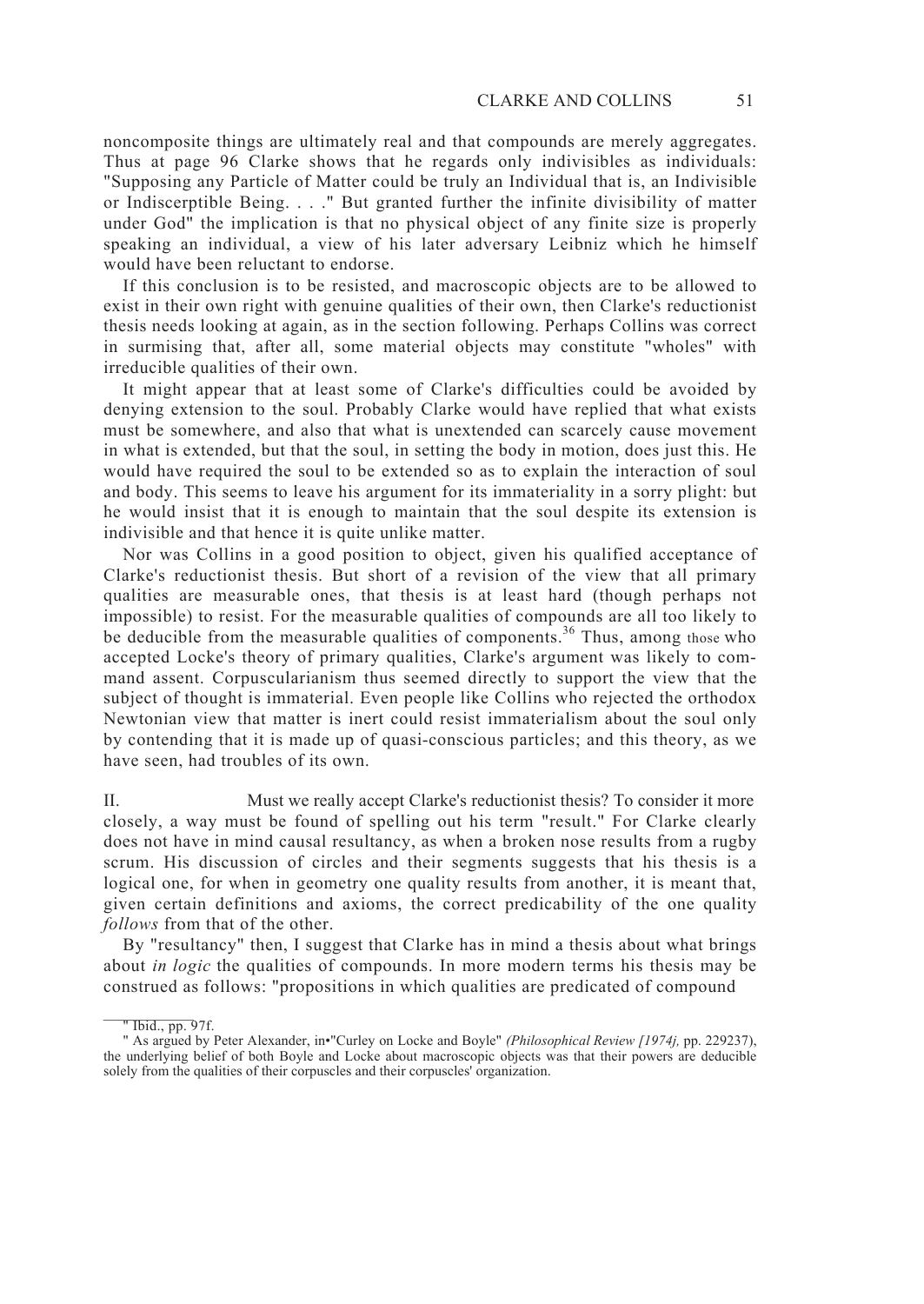objects are deducible from propositions in which qualities of the same sort are predicated of their components, together with some proposition of composition." The latter element is indispensable, for "the function AB is circular" is in no way equivalent to "each of the functions AC and CB follows a path equidistant from some one point." It is necessary also to say how the functions are mutually situated. But granted the inclusion of a suitable proposition of composition Clarke's case holds good over circles.

The inclusion of a proposition of composition in this thesis forestalls what would otherwise be a crucial objection. For there is at least one proposition true of every compound in which what would otherwise be a logically nonresultant property is predicated of it, namely, the proposition that it is composite. But if a proposition of composition is included, the compositeness of the resultant compound may be derived and the thesis survives the objection. Indeed, at least over the examples of the weight of a horse and cart and of a wall's height, Clarke's thesis does seem to work.

Nevertheless, the implications of Clarke's thesis are paradoxical. We should not wish to say that propositions about a horse's running or a horse's life boil down simply to propositions about the functioning of (its) members, so long as they are related in a certain way. It is true not that the members, when suitably placed, run or live but that the horse runs and lives. Again it is implausible that a clock's showing the time consists in its parts showing the time, however well we describe their relations, unless we specify that they are *parts of a clock,* which we cannot say if we are to avoid circularity.

Opponents of Clarke might then be well advised to concentrate on features of compound objects like powers of functional objects. Functional objects like clocks are typically composite and in any case divisible: yet in a sense there is a limit to their divisibility. Would something which lacked the potential when wound up to show the time count as a clock? Certainly there are clocks which no longer work, but they can only be the exceptions. It is thus no extravagance to introduce the new term "clock" such that whatever lacks the potential to show the time (even when wound up) is no "clock." Smashed, non-functional clocks will not in this sense be "clocks."

"Clocks," then, are classified as such not in virtue of components and composition alone but also in virtue of a potential for a characteristic function. (Indeed "clocks" are not so very unlike clocks in the ordinary sense which—if artifacts—must at any rate have been designed with a view to this function.) But of "clocks" as defined above it is clearly a contingent fact that springs, cogwheels and hands do when arranged in a certain way constitute a "clock," for there is no contradiction in an object so composed not being able to show the time, however primed. Thus the aggregate of clock-components however clockishly arranged may or may not be a "clock."

The property of having a potential, when wound up, for showing the time turns out therefore to be a logically nonresultant quality of something (a "clock") identical with a compound object. But it has not been shown to be a logically nonresultant quality of a compound object *as such:* as far as the argument goes so far, none of the qualities of ordinary clocks need be logically nonresultant. And ordinary clocks are more plausibly simply assemblages of parts• unlike "clocks," after all, they retain their identity when they will no longer go.

<sup>&</sup>quot; An example cited by Collins at p. 115, dealt with by Clarke at p. 156.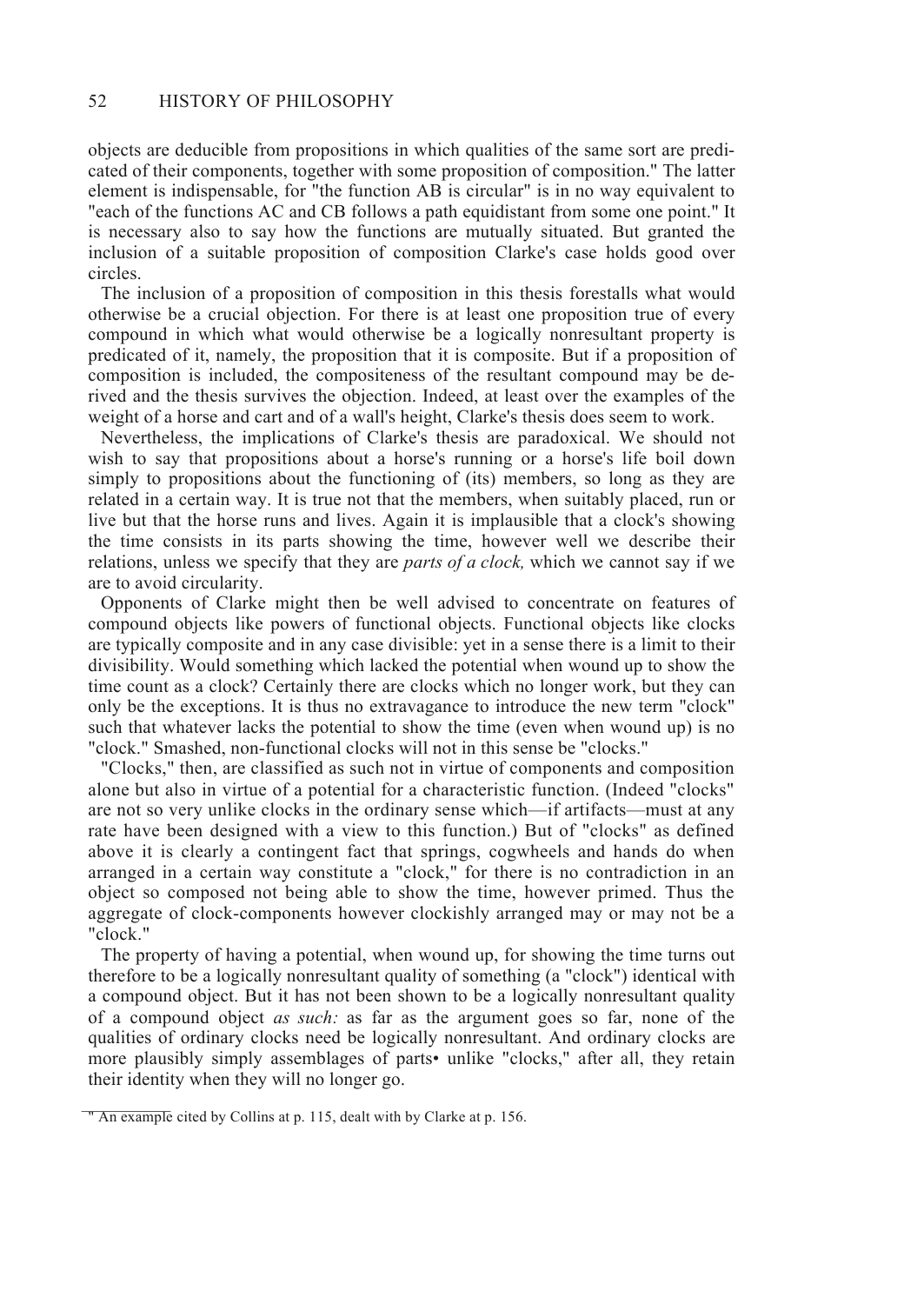Nevertheless, ordinary manufactured clocks too have at least one logically non-resultant property— that of being designed with a view to being able to show the time

when wound up— for if there is no contradiction in objects with the parts and structure of clocks lacking the power to show the time, there is no contradiction either in such objects not being designed with a view to having this power. The property of being designed to this end is indeed both essential to (manufactured) clocks and logically nonresultant from the qualities and arrangement of the components. In the same way all artifacts have at least one logically nonresultant property, though all are divisible and most are composite.

Nor need attention be confined to functional objects. In the case of living organisms such as horses it is of their essence under their description as horses to live and,

at least typically, to be able to run, while under another description the organism is a material system. Yet as there is no contradiction in such a system lacking life and active powers, these qualities are logically nonresultant from the qualities of the parts however aptly arranged.

In general where composite objects, organisms and collectives are classified and identified not by their components and their components' collocation but in some

other manner, then their *essential* qualities will be logically nonresultant— even if, had the qualities of the components been different, the qualities of the compounds and indeed the compounds themselves would in fact have been caused not to exist.

It seems, after all, that Clarke's reductionist thesis is at most only plausible in

general if construed as a contingent one, which might assist in explaining how systems come to have their distinctive qualities, but which does not tell us what talk about those qualities really means or boils down to. And if so, we are not obliged to deny individuality to systems, organisms and collectives: given suitable criteria of identity and individuation, these fall into quite proper, self-respecting sorts. Indeed, we often need to be able to pick out composite entities before we can pick out

components: we can recognize clock-hands only if we can recognize clocks.

But not even as a contingent thesis is Clarke's reductionism really plausible, for the powers of organisms like horses are not even explainable by powers *of the same sorts* in members or parts. The power of a horse to run cannot be explained by the neurolo-

gist or physiologist by powers to run in the nerves or muscles. Clarke can maintain his case only by representing powers as either motions (which is false), effects of motions (which is just a way of restating the problem) or functions. Thus Clarke's thesis can be maintained only if the powers of systems and organisms are declared not to exist. But if this is done, Clarke must also deny the *existence* of those sorts of things to which powers are essential. But these include all living beings and all organized human groups.

Can Clarke's thesis be rehabilitated? The way to rehabilitate it is to stipulate that organisms, systems and collectives are non-composite and as such qualify for the ascription of logically nonresultant qualities, while maintaining that, nevertheless,

whenever the same things can be regarded as simply aggregates of parts, their qualities are deducible from the qualities and arrangement of the parts. Thus a great many qualities will be admitted to the class of logically nonresultant ones, including

some (like the power to show the time) which Collins would have wished to admit, plus others like the melodiousness of a symphony, the meaning of a sentence, the

colorfulness of a scene and the sense of a meeting—while qualities of composites like weights and heights remain logically resultant. And since all (but not only)